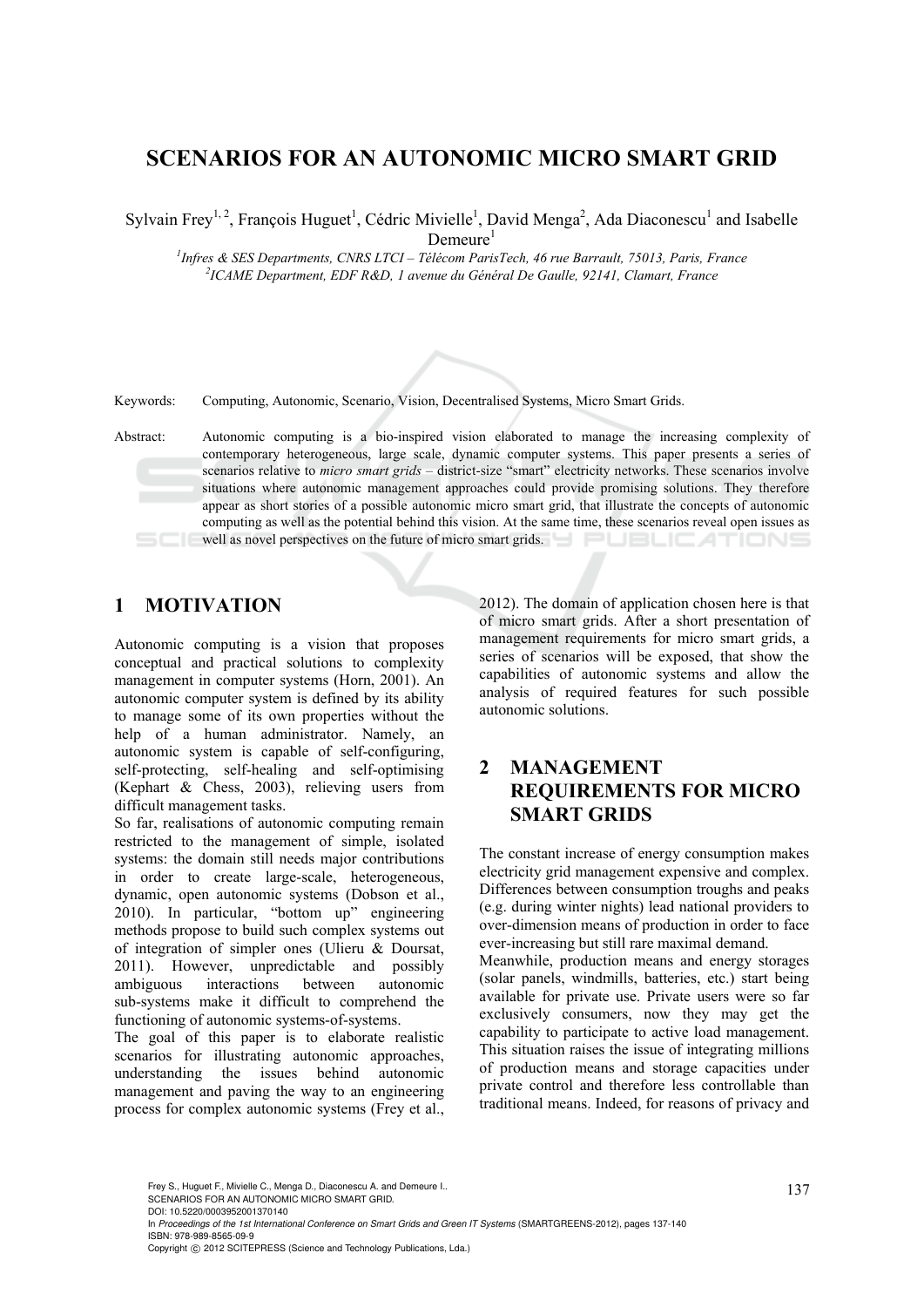private property, direct interventions on equipments may often be impossible.

In order to cope with the challenges future electricity grids face, the *smart grid* vision proposes to couple the traditional electricity network with an infor-mation network allowing a "smart" management of the electrical load (Schiller & Fassmann, 2010).

In a micro smart grid, each home participates to the network by selling its production or adapting its consumption according to the load. The system that manages the district grid gives live information on the load that determines current purchase and sale prices, according to customer contracts. Domestic productions are connected to consumptions, allowing a fine management of supply and demand, practically use by use. Thus, grid management is not only about limiting consumptions and maximising productions, but also scheduling these streams throughout the day, while taking usages into consideration.

The vision of micro smart grids requires sophisticated management capabilities, in particular with respect to systems integration. Therefore this is a promising use case for autonomic computing to illustrate its capabilities while addressing concrete issues of the domain. The rest of this paper presents scenarios that detail how autonomic approaches could be a solution to micro smart grid management, with analysis of the technical requirements possible autonomic solutions should fulfil.

### **3 "HEATING SYSTEM" SCENARIO**

*Taking advantage of renovation work, Mark has invested in an autonomic underfloor heating. Thanks to a set of sensors and actuators, the system can monitor temperature in the room and receive instructions. A hot water tank allows accumulating and returning heat; this is done according to electricity rates, to Mark's orders, to the weather, to the actual temperatures in the rooms and to whether or not someone is present in the apartment. Mark has also activated a geo-location functionality: aware of Mark's position, the system can reduce temperature while he is out and ensures everything returns to normal when he comes back.*

*Mark may monitor his system live state: electrical consumption, desired temperatures compared to actual temperatures, money saved thanks to the water tank stock. The initial investment was substantial but Mark sees a difference on his bill and can be confident he will get return on investment. In*  *addition to ecological considerations on energy consumption reduction, the regulator adapts to the occupants' desires via simple instructions. Reading his system history, Mark has realised that some occasional adjustments he did by hand – for instance, in his bathroom – have been learnt by the autonomic system that anticipates his morning shower since then.*

*Mark's inquiring mind has led him to play with his regulator's most advanced functionalities. He has been offered a choice of management profiles, favouring comfort, energy savings or bill reduction. After some experimentations, Mark eventually decided to follow an highly economical policy that reduced again his electricity bill. And when guests are expected, the system can automatically restore more suitable comfort conditions.*

**Analysis:** This scenario raises the following issues: **conflicts** between **objectives** and an unpredictable **context**;

 necessity to **anticipate** the context, in particular, to develop **learning** features.

The equipment this scenario describes follows two contradictory objectives: "maintain temperature" versus "limit electrical consumption", in a dynamic, unpredictable context. This context must be monitored by the system via temperature sensors, measurements of the electricity consumption, grid load sensors, hot water stock probes, possibly presence sensors and geo-location system. Since measurements are imprecise by nature, the system must take possible errors (unidentified moves in a room, GPS failure, etc.) into account.

In addition to adapting to the context (temperature, domestic load) the autonomic system must be able to forecast it in order to achieve efficient management of its stock. In the scenario, the system must anticipate Mark's return home after work; it reloads its stock during the day, according to a consumption forecast for the night. This forecast may imply mid to long-term learning capabilities, in order to evaluate a standard night profile, possible variations of Mark's consumption, etc.

Unexpected events (unforeseen load peak, unusual order from the user, heat wave, cold wave, etc.) can challenge previous forecasts and threaten the system's functioning. However, it must be able to anticipate such variations and allow room for manoeuvre in order to face the unexpected with appropriate reactions. Sophisticated objectives can help the system solve the "margin of error versus optimisation" dilemma.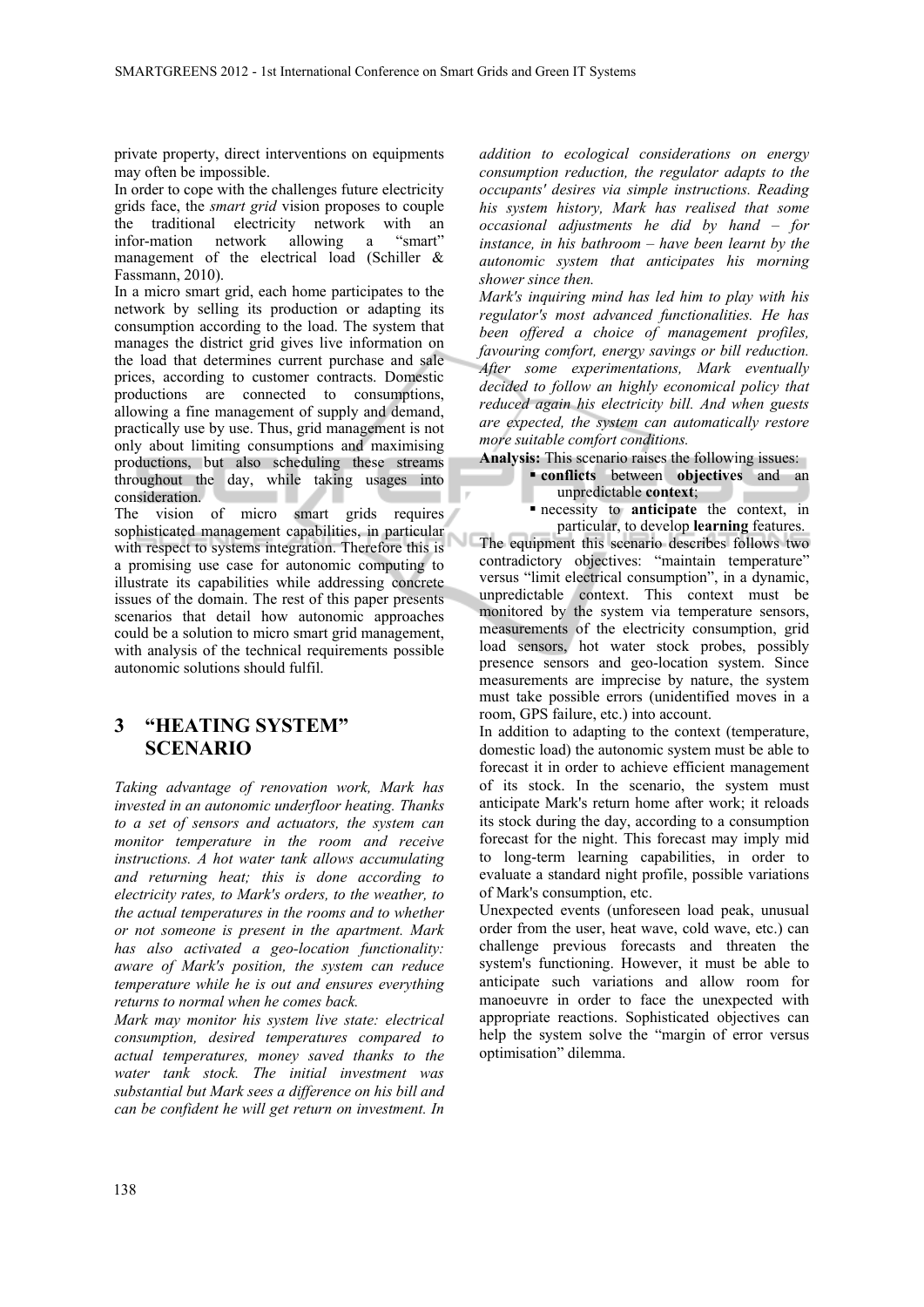#### **4 "ROOM" SCENARIO**

*Mark keeps testing new equipments in his flat and installed a sophisticated skylight featuring a controllable power-driven actuator and an autonomic controller. The latter fetches data produced by temperature and presence sensors in the room, reads objectives received by the heating system and follows local weather forecasts online. Aside from manual remote control, the controller proposes several programs for airing the room while maintaining its temperature.*

*After making sure that the skylight's functioning does not create security problems, Mark gives it order to open for 10 minutes a day, provided nobody is in the room and external conditions (temperature, rain, wind) do not threaten the room's temperature objective. In case unfavourable conditions persist, the skylight does not open and reports the event.*

*From studying its systems' journals, Mark has noticed that far from disrupting energy saving objectives, the skylights participates to temperature regulation: when outside temperature condition are favourable, the skylight opening eases the heating system's task.*

**Analysis:** The scenario raises the following issues:

- **integration** of different equipments, on a small scale;
- **collaboration** between equipments in order to reach a common objective (here, temperature).

In order to simplify the scenario, we assume that the skylight's electrical consumption is negligible. In a simple case, integration between the heating system and the skylight may be minimal: the two equipments have no direct relation with each other, they simply interact through the physical world by influencing temperature in the room. This kind of integration, however limited, may lead to a valid system (Frey et al., 2010).

In a more advanced case, the equipments share predictions on their behaviour and take each other into account in their management logic. For instance, on a cold day, the skylight warns the heating system that a temperature drop may be necessary during the day, due to air renewal. The heating system answers with possible moments of the day it estimates it could face a temperature drop better (because its stock would be full, the grid's load should be low, Mark would be away). The two equipments eventually agree on the best solution and both reach their objectives with minimal disruption of each other ones'.

This "social ability" of autonomic equipments

influences the way they are conceived from the very beginning, since they must be able to interact and cope with other systems that are potentially unpredictable and sources of errors. Thus, a properly designed autonomic systems should be able to run alone as well as to integrate a wider system, without having to undergo fundamental changes in its internal functioning. Therefore this "situatedness" of autonomic systems must be a key concern at the design phase.

### **5 "DISTRICT GRID" SCENARIO**

*Mark's neighbour, Sal, just started her washing machine. Her flat not being equipped with means of production nor stocking, it is part of the consuming homes in the district.*

*Mark's flat is now equipped with an autonomic battery, in addition to existing equipments, therefore it is capable of stocking and reselling electricity. Detecting that the district grid load increases, the system performs an internal analysis, in order to decide what to do next. It gathers the following analysis: the battery is fully loaded, the flat's room has been aired already, no particular consumption is planned for the time being and a priori, the hot water tank should be able to face any thermal hazard by itself.*

*Thus, Mark's system decides to dedicate part of the battery's stock to external demand. The buyback rates are favourable to Mark; on her side, Sal benefits from cheaper local electricity.*

*Later on, Mark's unexpected return increases his home's consumption. Starting an intense housework session usually happening on week-ends, Mark has opened the windows wide. The heating system, unprepared, is compelled to spend its stock and even get power from the battery in order to restore a comfortable temperature.*

*Mark's system not being able to provide the district grid without threatening its own interests (on both thermal and economical aspects) it ceases being a producer for its neighbours. Sal's home has lost a potential provider.*

**Analysis:** The district grid is a typical example of distributed organisations bringing together concurrent entities with their own objectives. Each home tries to minimise its electricity bill and maximise its profits, although some less egoistic criteria may be involved as well. The district grid has no direct control on homes and their equipments; however it can encourage collaboration via advantageous fares. Buying and selling is decided at the home level, according to specific internal constraints, as shown in the scenarios.